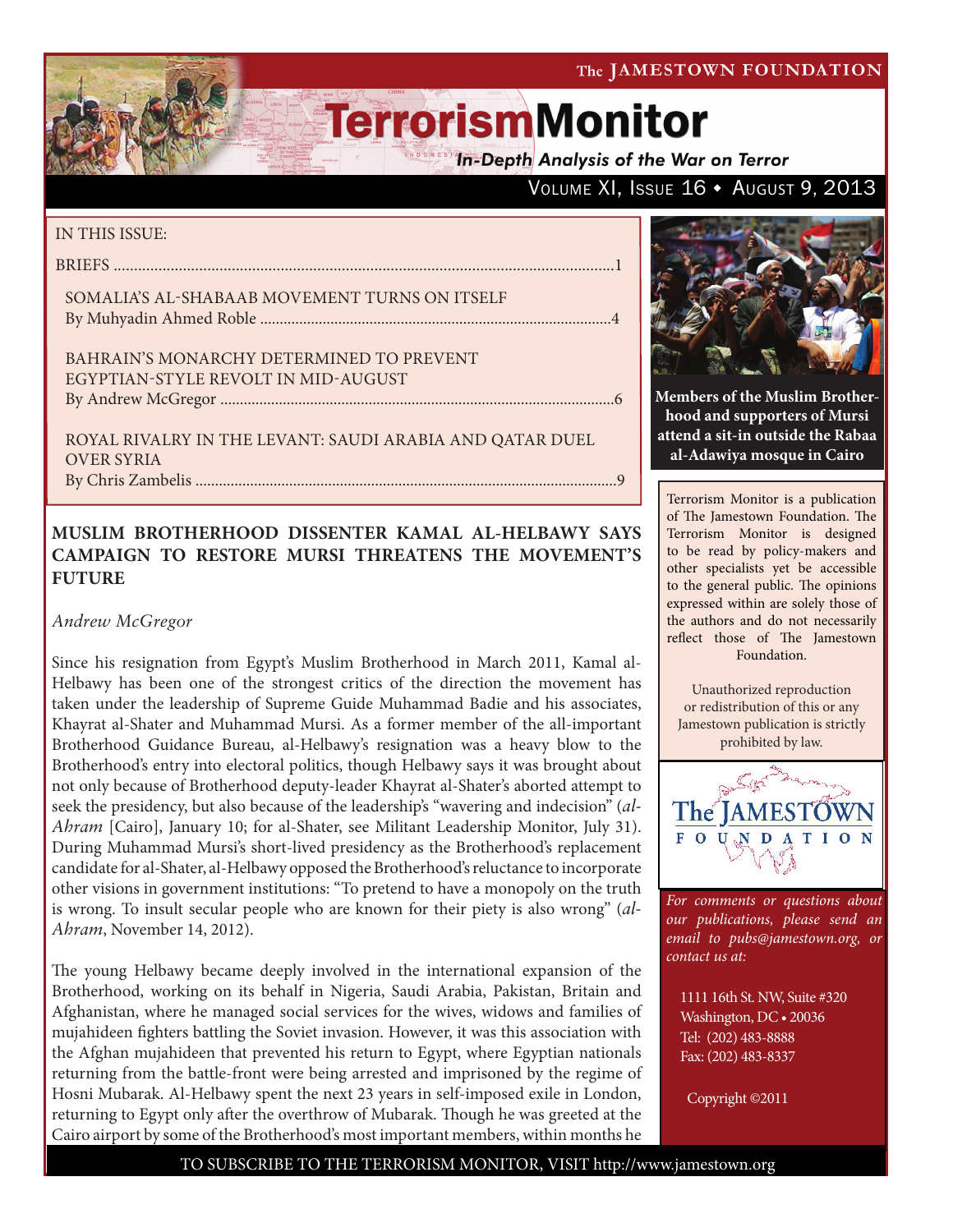had resigned from the movement over its decision to abandon a carefully considered campaign to Islamize Egyptian society at a grass-roots level in favor of attempting to take political power through participation in the post-revolution elections. Al-Helbawy maintained that the movement should avoid politics and instead become an "academy for developing the character of Egypt's youth to prepare them for their professions, including legislators" (*The Majalla*, July 8). The newly resigned Helbawy threw his support behind fellow dissident and ex-Brotherhood member Abu al-Fotouh, who made a respectable showing as an independent candidate.

In analyzing the movement's ultimately disastrous attempt to enter high-level politics, al-Helbawy insists that the Brotherhood failed to present a vision for Egypt's future:

[Muhammad Mursi] deepened the society's divisions, increased polarization, relied solely on his constituency, neglected to use those with expertise and experience here in Egypt, ignored requests to amend the constitution and change the government and the attorney general, issued the Pharaoh-esque constitutional declaration in November 2012 and refused to acknowledge the legitimacy of the Tamarud [Rebellion] campaign and the June 30 revolution. Following the ouster of President Mursi, [the Brotherhood's] mistakes include cutting off main thoroughfares for traffic, wantonly leveling accusations of apostasy, turning political competition into political conflict by using religion and valuing the return of Mursi over national reconciliation (*al-Sharq al-Awsat*, July 26).

The 74-year-old Helbawy is no fan of military rule, but he maintains that "if the country is in peril, there is no institution that could remedy the situation better than the Armed Forces." According to the Brotherhood dissident, Mursi's inability to win a popular election precludes his return to the presidency. In this sense, the ongoing protests by his supporters are a needless incitement to violence that serve only to polarize Egyptian society and threaten the future of the Brotherhood both in Egypt and abroad. Al-Helbawy encourages the movement's youth members to "abandon the current leadership" and avoid tarnishing their reputations with violence, "regardless of what happens or what the clerics command."

Raised in a Muslim Brotherhood-dominated community and a member of the movement since age 12, al-Helbawy is close to the family of movement founder Hassan al-Banna (1906 – 1949) and sees closer adhesion to al-Banna's ideals as the solution to the movement's woes:

## TerrorismMonitor Volume XI + Issue 16 + August 9, 2013

We are seeing a deviation by the Brotherhood leadership of today from Shaykh Banna's vision. If a new, corrective leadership arises that embraces moderation, inclusiveness, understanding and God's word in a peaceful framework, then Banna's message can be restored to its proper place and overcome the current crisis to which the current has led them (*al-Sharq al-Awsat*, July 26).

Al-Helbawy sees a missed opportunity in the Brotherhood's decision to enter the political arena: "[Al-Banna's] teachings could have actually led the Brotherhood to have a leading role in the new world order through intellectual propositions, fighting for justice and against oppression and educating the youth" (*Egypt Independent*, April 12, 2012). Instead of playing this role, al-Helbawy observes that "some of the leaders of the Brotherhood and their Islamist allies act contrary to the teachings of the Qu'ran, despite having memorized it word for word" (*al-Sharq al-Awsat*, July 26).

Al-Helbawy warns that the continuing security collapse in Egypt and the incendiary remarks made by leaders of groups such as al-Gama'a al-Islamiya risk American intervention along the established precedents of Iraq and Afghanistan:

If the Americans come they will have their justifications, saying that Egypt is incapable of repelling terrorism, particularly in the Sinai, and that minority rights are not being protected, evidenced by the attacks on Coptic Christians and their churches or the attack on Shiites and their property, as happened in the village of Abu Nomros (*al-Sharq al-Awsat*, July 26).

However, despite his differences with the current (and largely imprisoned) leadership of the movement, al-Helbawy insists he is still dedicated to making the movement's original ideals a reality: "Even when I criticize publicly, I'm hoping it helps reform them… I can never detach myself completely from the Muslim Brotherhood, even if I wanted to… I agree with having a nation based on Islam, but in so far as it respects Islam's basic values of respecting equality and human rights, providing basic necessities to your communities, and preserving the society's dignity" (*Egypt Independent* [Cairo], April 12, 2012).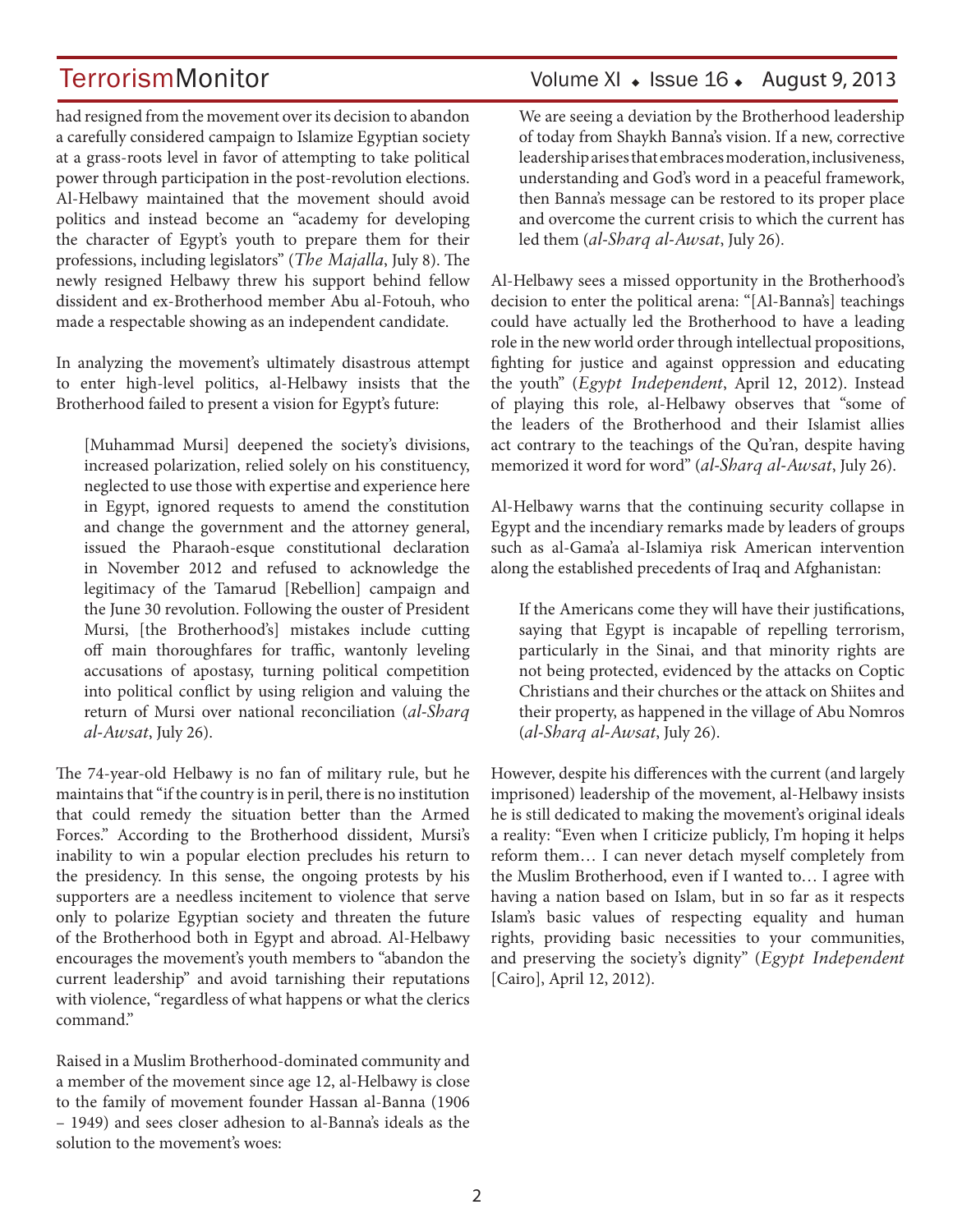#### **TUNISIA BATTLES JIHADISTS ON ALGERIAN BORDER**

#### *Andrew McGregor*

Even as tens of thousands of protesters take to the streets of Tunis to demand the ouster of the Islamist-led Tunisian government, the nation's poorly-organized military and security forces have launched an offensive against Islamist militants who have established bases in the lightly-populated Jabal Chaambi region of western Tunisia, close to the Algerian border. The military offensive is aided by elements of the Tunisian National Guard and anti-terrorist units of the Interior Ministry.

Political violence is rapidly rising in Tunisia, with homemade bombs targeting National Guard and Marine Guard facilities, and a first-ever car-bombing in Tunis leading to high levels of public anxiety reflected in rumors of new attacks and bombs in public places. Tensions peaked in Tunis after the brutal but unclaimed murder of opposition leader Muhammad Bahmi, who was shot 11 times outside his house in front of his wife and youngest daughter. Public anger led to violent street protests, which led chants of "Down with the Islamists" and the torching of an Ennahda office in Sidi Bouzid (*al-Sharq al-Awsat*, July 26). The assassination came six months after the murder of opposition leader Chokri Belaid, who was believed to have been the target of Islamist extremists. In a situation that is beginning to resemble Egypt's political crisis, regular demonstrations against the Islamistdominated government in Tunis have been countered by pro-government demonstrations.

Despite the apparent threat, the widespread belief in some quarters of Tunisian society that the "security crisis" is nothing more than a government-engineered fabrication has compelled Interior Minister Lotfi Ben Jeddou to recently address the allegations, describing them as "nonsense" and the work of people who "have no sense of patriotism… The terrorism in the Jabal Chaambi region is real and we are aware of the presence of armed groups in this location. We know every single one of them… They are Tunisian and Algerian nationals, members of the Uqba Ben Nafi Cell, which is affiliated with the so-called al-Qaeda in the Islamic Maghreb" (*al-Sahafah* [Tunis], August 1).

The decision to begin military operations was taken after the brutal murder of eight Tunisian soldiers who were ambushed in the Jabal Chaambi region on July 29. The eight were part of a Special Forces unit working out of Bizerte. Those who were not killed in the initial attack on their patrol vehicle had their throats slit and five suffered further mutilations to their

## Volume XI  $\bullet$  Issue 16  $\bullet$  August 9, 2013

corpses as the militants seized their weapons, ammunition, uniforms and other supplies (Tunis Afrique Presse, July 31; *al-Sharq al-Awsat*, July 31).

There is speculation amongst security sources that the attackers were led by an Algerian militant named Kamal Ben Arbiya (a.k.a. Ilyas Abu Felda), who has since been arrested by Algerian authorities in the al-Wadi area near Tunisia's southern border (*al-Sharq al-Awsat*, July 31; *al-Shuruq*  [Tunis], July 31; *L'Expression* [Algiers], August 1 ).

Rumors in Tunis that Algeria had a hand in the deaths of the eight soldiers prompted a condemnation of such accounts by Algeria's Ministry of Foreign Affairs, followed by a clarification from Tunisia's Ennahdha Party that Algeria was one of Tunisia's most important strategic partners in the region (Tunis Times, August 1; *al-Shahid* [Tunis], August 3). Tunisia's Ministry of Defense said that Algerian intelligence was aiding its operations near Jabal Chaambi and there are reports that a joint 8,000-man Algerian and Tunisian force has been deployed in the southern border region despite Algerian statements saying Algerian forces would not operate on Tunisian territory (Tunisia Live/Mosaïque Radio, August 2; Xinhua, August 2). Algerian Special Forces reported killing three Tunisian militants in an August 3 ambush inside Algeria at Tebessa, some 580 kilometers southeast of Algiers (Xinhua, August 4).

What military spokesmen described as "a huge operation, with ground and air units" was launched in the early hours of August 2. The initial focus of the operation was a group of 10 to 15 militants surrounded by Tunisian regulars and Special Forces in the Mount Chaambi district. Helicopters also launched airstrikes against targets roughly ten miles from the town of Kasserine (Mosaïque FM [Tunis], August 2; AFP, August 2). In tandem with the field operations, Tunisia's Anti-Terrorism Unit arrested 12 "religious extremists" in Kasserine's Ettawba mosque, alleged to be under the control of Salafist groups (Mosaïque Radio [Tunis], August 2). The land operation was preceded by three days of shelling and airstrikes, but ran into trouble when Tunisian armor began to encounter landmines that disabled several tanks and caused a number of casualties (*al-Shuruq* [Tunis], August 5; *al-Safahah* [Tunis], July 30).

The political disarray in Tunisia has worked its way down into the always heavily politicized Tunisian security agencies, impeding effective counter-terrorism operations and intelligence-gathering. Former armed forces chief-ofstaff General Rachid Ammar (retired as of June 25) said the Tunisian military no longer carries out intelligence gathering operations, resulting in the failure to identify the militants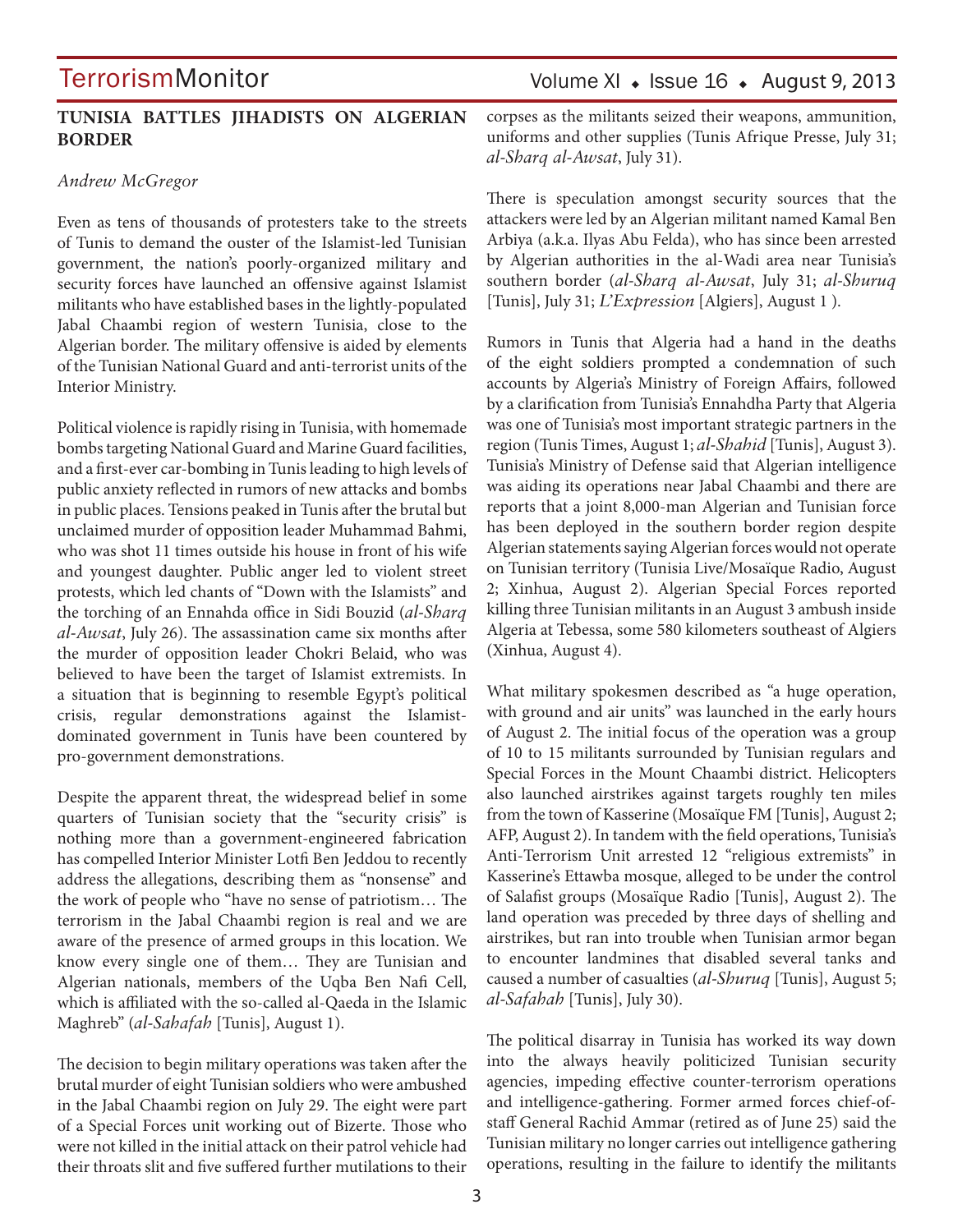and their bases in the Jabal Chaambi area (TunisiaLive, August 2). Even the wide distribution of land-mines in the Jabal Chaambi region appears to have escaped the notice of the military. Members of the civilian internal security services complain of "infiltration" by the Ennahda Party as being responsible for the increasing skepticism with which their activities are viewed in Tunisia and complain that units created to monitor jihadist activities around Jabal Chaambi and attempts to recruit Tunisian youth for jihad in Syria have been dissolved (*al-Sahafah* [Tunis], July 31). Meanwhile, an Algerian daily has reported that the Algerian-based al-Qaeda in the Islamic Maghreb (AQIM) has recruited over 200 Tunisians to fight American forces based in Iraq (*al-Fadjr* [Algiers], July 31).

Shaykh Rachid Ghannouchi, leader of the Islamist Ennahda Party which has the lead role in the ruling coalition, has accused the political opposition of exploiting the outbreak of terrorism to further its own ends:

Terrorism is not a phenomenon that is restricted to Tunisia, but it is an international phenomenon which has hit the strongest and most secure countries. Painful blows have been dealt to all the big countries and no official has come after the incidents to call for dissolving the parliament or the government. The moment of disaster is supposed to be a moment of unity and solidarity and not vice versa, but there is a political blackmailing of the government exploiting the developments… to achieve political objectives which they failed to achieve through the ballot boxes… Those who carry out these actions think that the Egyptian scenario can be implemented in Tunisia, but they do not know that the scenes of blood have made Tunisians hate this scenario and detest it (*al-Sharq al-Awsat*, August 1).

In an approach patterned on events in pre-coup Egypt, Tunisia now has its own Tamarud (Rebellion) campaign dedicated to organizing demonstrations and collecting enough signatures to support the dissolution of the government and the National Constituent Assembly (*al-Shuruq* [Tunis], August 1). The failure of the current government to rally Tunisians behind the offensive in Jabal Chaambi and its inability to rein in Ansar al-Shari'a extremists despite an official ban on the organization are contributing to what appears to be the imminent collapse of the Islamist-led government.

## **Somalia's al-Shabaab Movement Turns on Itself**

#### *Muhyadin Ahmed Roble*

Once strong and united, Somalia's al-Shabaab militant group is on the brink of self-destruction following a multi-year power struggle and the development of internal divisions within its leadership. At present, the group's amir, Ahmad Abdi Godane (a.k.a. Shaykh Mukhtar Abu Zubayr), is attempting to consolidate his position though a bloody campaign involving the elimination of his rivals within the movement.

Abdi Godane, who took over the al-Shabaab leadership in May 2008 after a U.S. airstrike killed the movement's founder, Adan Hashi Ayro, was victorious in a June 19 battle against his rivals in the coastal town of Barawe (Lower Shabelle region), one of the last remaining al-Shabaab strongholds in the south (Radio Muqdisho, June 20). The battle pitched Godane's faction against another led by Ibrahim Haji Jama (a.k.a. al-Afghani), a co-founder of al-Shabaab and was the first incident to turn al-Shabaab's secret enmity into an open war. The power struggle between the two men, who both hail from the same Isaaq clan prominent in the breakaway northern region of Somaliland, has been underway for the past three years and mirrors the deepening ideological divisions within the group.

Godane's faction is a purveyor of the global jihadi agenda and has close ties with al-Qaeda leader Ayman al-Zawahiri, while al-Afghani was allied with the nationalist faction of Shaykh Mukhtar Robow "Abu Mansur" and Shaykh Hassan Dahir Aweys, both high-ranking Islamist leaders. The foreign jihadists within al-Shabaab were also aligned with al-Afghani's group. However, Godane's specially trained Amniyat fighters, the group's intelligence division, killed both al-Afghani and fellow high-ranking Shabaab commander Shaykh Abdihamid Hashi Olhaye (a.k.a. Moallim Burhaan) in the battle at Barawe, about 110 miles southwest of Mogadishu (Hiiran.com, June 22).

Al-Shabaab's military spokesman, Shaykh Abdiaziz Abu Musab, confirmed the death of the two top leaders on June 29 by saying they were killed in a shoot-out when they tried to resist an arrest warrant from the group's court (Bar-Kulan, June 30). Several other al-Shabaab officers were killed alongside al-Afghani, who earned his moniker from his al-Qaeda training in Afghanistan. Moallim Burhaan was responsible for recruiting and mobilizing young fighters for al-Shabaab.

Al-Afghani, who was the target of a \$5 million bounty offered by the United States, was the public face of a growing faction within al-Shabaab opposing the leadership of Abdi Godane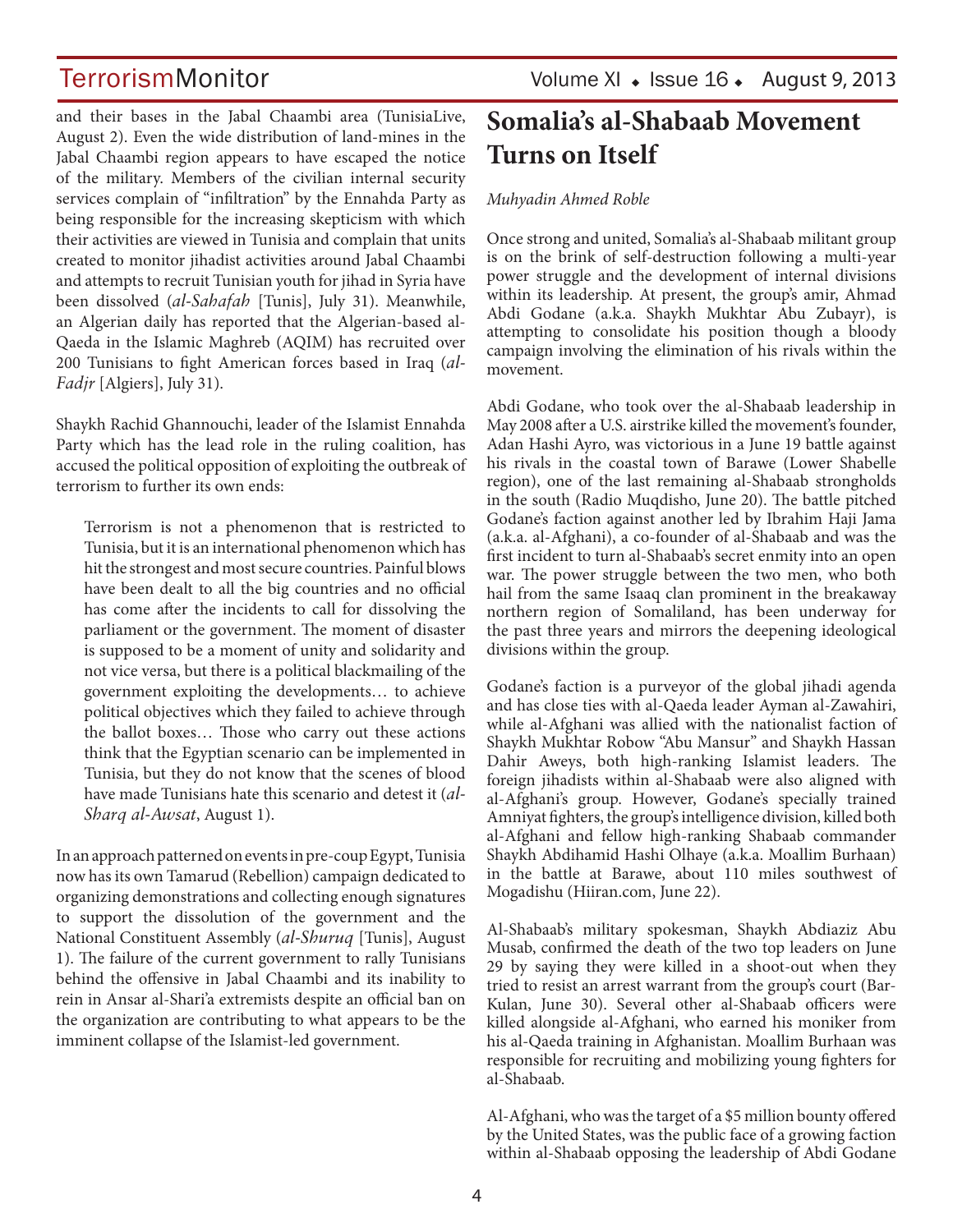Volume XI  $\bullet$  Issue 16  $\bullet$  August 9, 2013

as the movement split into two factions based on ideological differences and clan affiliation.

In April, al-Afghani wrote a letter to al-Qaeda leader Ayman al-Zawahiri that was published on various Islamist websites. In the letter, al-Afghani criticized Godane's leadership and the group's mistreatment of American jihadist Omar Hammami (a.k.a Abu Mansur al-Amriki), a well-known propaganda mouthpiece for the movement (Kismaayo News, April 16).

The letter was co-signed by Shaykh Mukhtar Robow (a.k.a. Abu Mansur), a high-ranking Shabaab leader and the group's former spokesman, Shaykh Hassan Dahir Aweys, the former chairman of Hizb al-Islam, an Islamist group that eventually merged with al-Shabaab and Moallim Burhaan, who warned against "blind obedience" to Godane's leadership and orders (Sabahionline, April 12).

The letter was a clear indication of the growing hostility inside al-Shabaab's leadership, but it was unexpected that the group's amir would have the courage to silence al-Afghani, who was widely seen as a successor to Godane. The al-Shabaab leader's action may be seen as a last attempt to maintain power while sending a warning to his remaining opponents – a message that did not fall on deaf ears.

Shaykh Hassan Dahir Aweys, a former army colonel and a hero of the 1977 Somalia-Ethiopia war, escaped from Barawe by boat on June 22. Aweys went first to the coastal town of Hobyo to seek asylum from his clan and then surrendered to the administration of Himan and Heeb (an autonomous regional state within the Somali federation) on June 25 following the killings of al-Afghani and several other Islamist officials (Mareeg Online, June 24; Jowhar.com [Mogadishu], June 13).

The 78-year-old Shaykh Aweys was initially reluctant to surrender to the UN-backed government of Somalia and to disown al-Shabaab, but later agreed to talks with the government about his fate after receiving assurances from his clan elders' that he would receive a government amnesty. However, on his arrival at Mogadishu Airport on June 29, Somalia's Special Forces arrested Aweys and beat up members of his delegation, including politicians and traditional elders (Dhacdooyinka.com, June, 29).

Aweys' arrest has angered politicians and elders from Aweys' Hawiye/Habr Gadir/Ayr clan, who felt betrayed and demanded the immediate release of the leader without conditions. Warlord Yusuf Muhammad Siyad, a former state minister for defense and a relative of Aweys, threatened to rescue the Shaykh by force (Dhacdooyinka.com, June 30).

After several local media outlets announced that Aweys, who appears on the UN sanctions list and is a U.S.-designated terrorist, would be handed over to the CIA, hundreds of violent protesters took to the streets of Mogadishu to demand his immediate release. Government authorities,

however, denied that Aweys would be turned over to any foreign intelligence agency (Sahanjournal.com, July 5).

Though Aweys is still in the custody of Somalia's National Intelligence and Security Agency (NISA) and is believed to be negotiating with government officials secretly, his surrender has not helped the government. Aweys' detention is instead hampering the government's efforts to stabilize the country because militias from his clan, who enjoy a large presence in the capital, could be a threat to Mogadishu's security. It also represents a missed opportunity that the government could have exploited to attract senior al-Shabaab leaders to surrender because Shaykh Aweys has the influence to convince members of the group to join the government if he is given the chance.

Shaykh Aweys' erstwhile companion, Shaykh Mukhtar Robow, is now thought to be the last major opponent of Godane in the field. After fighting Godane's forces at Hudur (Bakool region) on June 22, Mukhtar Robow withdrew to the southern Bay and Bakool region, the home turf of his Rahanweyn clan, where his forces were reported to have again engaged in heavy fighting with Godane's faction on August 3 (Mareeg Online, July 30; Garowe Online, August 3). Prior to Aweys' arrest, Mukhtar Robow was in contact with clan leaders to negotiate the possibility of turning himself in under a government amnesty program (alldhacdo.com, June, 28). However, seeing the government's mistreatment of Shaykh Aweys and the betrayal of the Shaykh's clan, Abu Mansur is now unlikely to hand himself over to the government voluntarily, even though there is no way of returning to the Godane-led al-Shabaab. Shaykh Hassan Dahir Aweys, who was the first senior Islamist leader to surrender to the government in some years is now likely to be the last high-ranking al-Shabaab officer to defect as senior commanders of the movement will prefer remaining in the lines between the government and Godane rather than risk public humiliation.

*Muhyadin Ahmed Roble is a Nairobi-based analyst for the Jamestown Foundation's Terrorism Monitor publication.*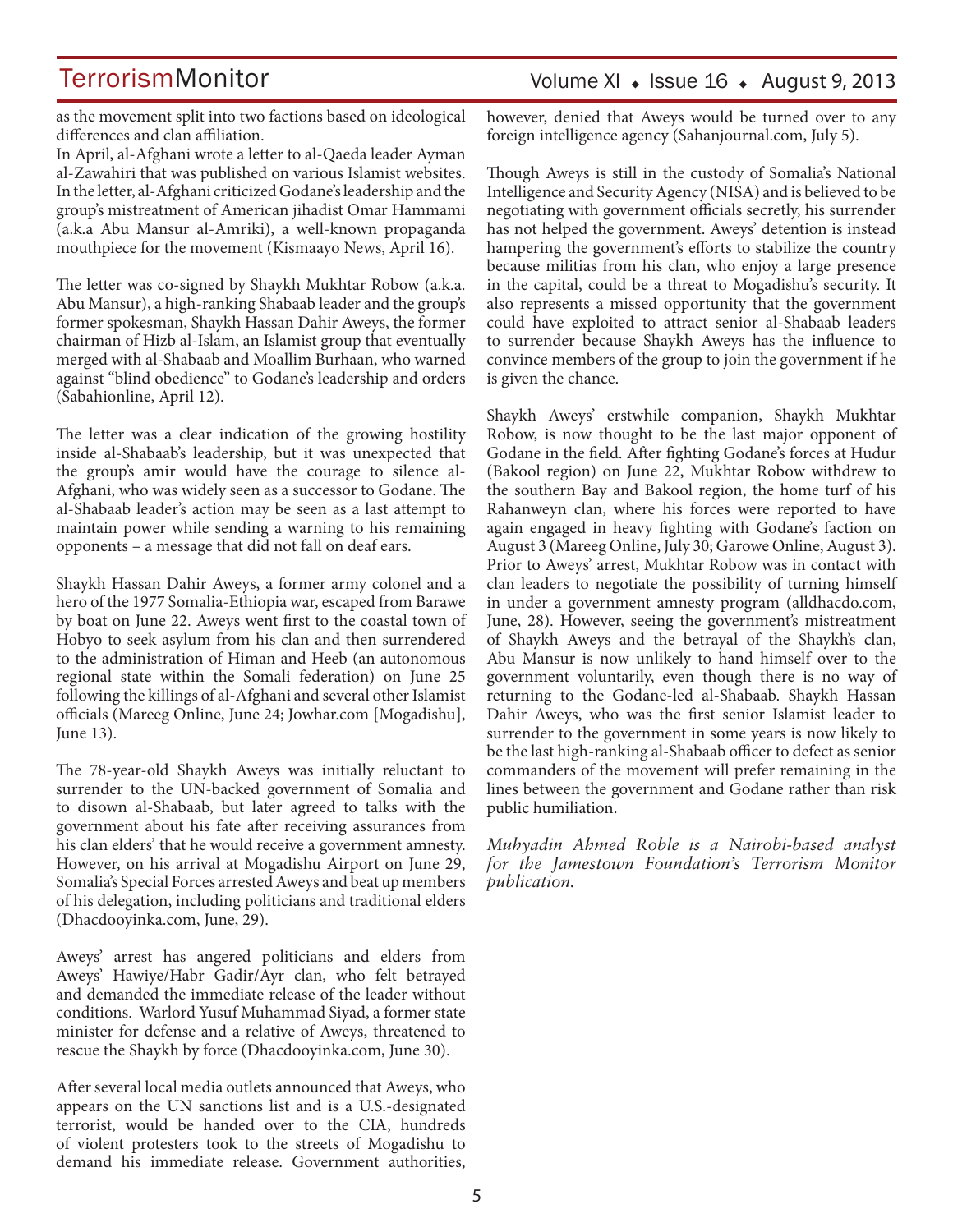## **Bahrain's Monarchy Determined to Prevent Egyptian-Style Revolt in Mid-August**

#### *Andrew McGregor*

Bahrain's Interior Ministry has warned the nation's largely Shiite political opposition against following through with plans for massive Egyptian-style pro-democracy street demonstrations planned for August 14. The opposition is calling for free elections in the Sunni-dominated monarchy and an end to the authoritative rule of Bahrain's al-Khalifah royal family.

With the Shi'a representing approximately 70 percent of Bahrain's population, all calls for democracy in Bahrain are interpreted as a revolutionary rejection of the existing order, which has proven extremely lucrative for Bahrain's Sunni rulers. Although Bahrain was an historic center for Shi'a commerce and education, its conquest by the Sunni al-Khalifah tribe in 1782 brought permanent changes to the political landscape, especially after Bahrain's new rulers began to offer incentives to other Sunni tribes to resettle there. The once-dominant indigenous Shi'a soon found themselves on the lowest rung of Bahrain's new social order.  $[1]$ 

The current regime has the support of Salafists and the Muslim Brotherhood, both of whom are wary of an alleged "U.S.-Iranian plot" against Bahrain. Though the alliance sounds improbable, allegations of this sort help keep the United States on the margins of the political struggle for Bahrain, which plays host to the U.S. Navy's Fifth Fleet.

Most of Bahrain's press is strongly conservative, Sunnidominated and pro-regime, with frequent commentaries decrying the "naïve Western media's" inability to distinguish "organized terrorism" from "peaceful unrest calling for democracy," as well as descriptions of the Arab Spring as a "false wave of change bringing only "destruction, havoc and destabilization" (*Akhbar al-Khalij* [Manama], July 30; *al-Ayyam* [Manama], July 30). Other accounts from the proregime media condemn the opposition's use of "terrorist tactics" and "sectarian incitement," as well as the "abuse of social media" to organize opposition protests and incite violence against security personnel (*al-Watan* [Manama], July 31; *al-Ayyam* [Manama], July 31; *Akhbar al-Khalij*  [Manama], July 31).

## TerrorismMonitor Volume XI • Issue 16 • August 9, 2013

al-Juwdar warned that Bahrain was facing a "relentless war" against terrorism and extremism "supported by Iran, the Shiite Da'wah Party of Iraq and Lebanon's Hezbollah" (*Akhbar al-Khalij* [Manama], August 3). Other Sunni clerics have used their Friday sermons to warn against "tolerance and leniency to the forces of evil" and to call for full cooperation with the Emirate's security forces (*Akhbar al-Khalij* [Manama], July 27).

### **The Political Opposition**

Bahrain's opposition consists in the main of five sometimesfeuding but generally cooperative and largely Shi'a organizations, including al-Wifaq (the National Islamic Society), Wa'd (the National Democratic Action Society), al-Ikha National Society, the National Democratic Assembly and the National Democratic Unity Gathering. To these may be added the leftist Progressive Democratic Tribune, constructed from the remains of the old Bahrain Communist Party (*al-Wasat* [Manama], July 25). Public protests and street demonstrations are often organized by the February 14 Youth Coalition, an opposition group that organizes through social networking sites.

The aims of the opposition were set forth in the October 2012 Manama Document, which compared the "non-democratic government" of Bahrain to the former regimes in Tunisia, Egypt and Yemen. While noting that Bahrain is an oilproducing nation, the document says Bahrain still suffers "from an acute poor distribution of wealth and widespread poverty" that is exacerbated by the concentration of land, wealth and power in the hands of a small number of people. [2]

Shiite opposition groups complain that their observance of Ramadan has been marred by continued raids on personal residences and subsequent arrests that have no "legal pretext or judicial order" (al-Wifaq [Manama], July 29). Al-Wifaq general-secretary Shaykh Ali Salman is reported to have received threats from "parties affiliated with the regime" and recently had his home in al-Bidal al-Qadim assaulted by "masked civilian militias" (al-Wifaq [Manama], July 31). Pro-regime media have issued frequent calls for the arrest and detention of Ali Salman, though the Wifaq leader accuses the regime of forcing the "popular movement" to take to the streets due to the former's reluctance to engage in dialogue, defiantly remarking: "It is an honor to me to be arrested or martyred for the sake of the cause" (*al-Wifaq* [Manama], July 17; *al-Watan* [Manama], July 22).

In his Friday sermon of August 2, Manama's Shaykh Salah

The most important opposition cleric in Bahrain remains Ayatollah Shaykh Isa Ahmad Qassim, whose Friday sermons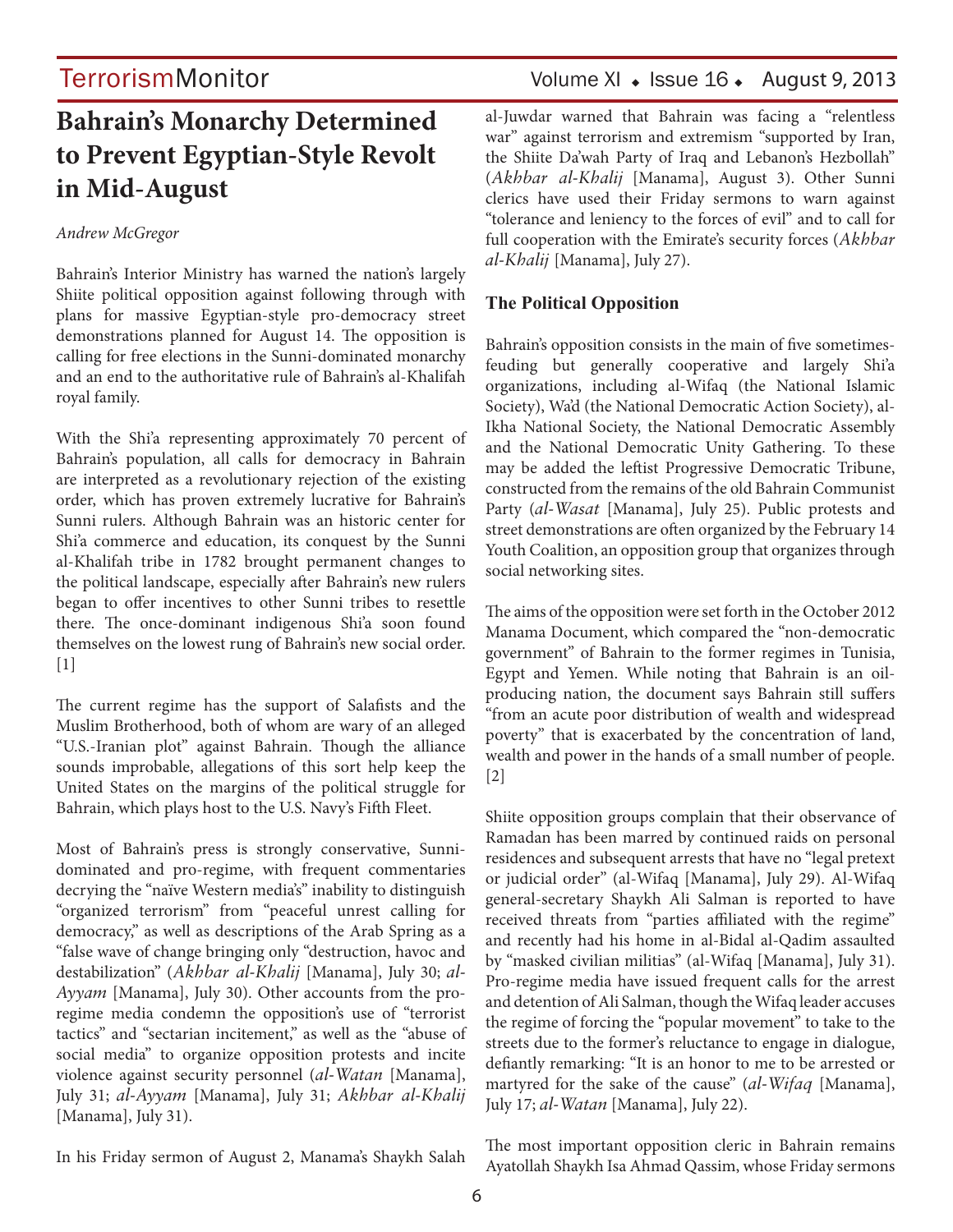are often followed by public marches and demonstrations. Isa Qassim, who was accused of organizing an attempted coup in 1996, plays an important but unofficial role in the leadership of al-Wafiq, the most important opposition movement. The regime considers Shaykh Qassim to be an Iranian-backed radical; after Qassim met with a senior U.S. State Department official in May, three Sunni political groups issued a statement saying the meeting exposed the U.S. government's "support for terrorism operations in Bahrain" (BBC, May 24, 2013). In a recent Friday sermon, al-Qassim said: "the belief that a solution could be struck with the regime is only a mirage… The regime is using its political promises to mask and camouflage its real intentions on the ground - an escalation of violence against its own citizens with utmost ferocity" (Ahlul Bayt News Agency, July 13).

Bahrain's opposition is of the general belief that the regime has been given a green light by the United States and the Sunnidominated monarchies of the Gulf to take whatever action is necessary to repress a Shiite-led pro-democracy movement (Fars News Agency [Tehran], July 28). The opposition alleges that their peaceful overtures have been met with repression, collective punishment, killings, torture, abductions, assaults on women and the destruction of Shiite mosques (*al-Wasat* [Manama], July 31). Much of the political violence takes place in Bahrain's many Shiite villages, some of which have tried to fortify themselves against incursions by security forces. Such operations tend to finish in clashes with Shiite villagers often using homemade weapons against security personnel.

### **A Terrorist Threat in Bahrain?**

Though charges of "terrorism" are routinely applied by the regime and its supporters to the Shi'a opposition, an actual terrorist campaign has been slow to evolve in Bahrain. An indicator that this might change came in the rather ineffective car-bombing of a mosque parking-lot in the al-Rifa'a suburb of Manama on July 17.

The car-bomb appeared to consist of a single gas cylinder and caused no injuries. One Bahraini daily pointed an improbable finger of responsibility at Lebanon's Shiite Hezbollah, citing the group's "specialization" in car-bombs (*Akhbar al-Khalij*  [Manama], July 22). The blast came during evening *tarawih*  prayers (extra night-time congregational prayers conducted during Ramadan) (*Akhbar al-Khalij* [Manama], July 20). Three suspects were reported to have been arrested on July 27, though neither their identities nor affiliations were given immediately (*Ilaf*, July 27).

The Rifa'a neighborhood is home to the palaces of the royal family and pro-regime media quickly interpreted the blast

## Volume XI  $\bullet$  Issue 16  $\bullet$  August 9, 2013

as an attempt to strike the royal family. The choice of target may have had some symbolic significance, as the mosque in question was named for Shaykh Isa bin Salman al-Khalifah, Bahrain's former Amir and the father of the current king. A claim of responsibility was issued by the little-known al-Ashtar Brigade that appeared to support this interpretation: "Our men from al-Ashtar Brigade were able to infiltrate the regime's headquarters and conduct a unique operation in Rifa'a… We assure that our target is not any place of worship, but it was a final warning to the regime that our men are capable of reaching anywhere and we demand immediate release of our sisters in prison" (Gulf Daily News [Manama], July 19). The reference to "our sisters in prison" appeared to be an attempt to implicate al-Wifaq, which has been campaigning for the release of female detainees. The five main opposition groups responded to al-Ashtar's statement by issuing a "call for peacefulness and renunciation of violence" (al-Wifaq [Manama], July 26).

In response to the opposition's rejection of violence, the Ashtar Brigade's statement included a defense of their methods:

Legitimate resistance is not violence, and the brigade will not abandon resistance and will protect resistance with their blood until Bahrain is liberated from the filth of the al-Khalifah occupiers…With great regret, we have followed the statements of the political opposition societies condemning the legitimate resistance, calling it violence, at a time when the mercenaries of the enemy continue committing the ugliest crimes and violations against the sons of our people… We stress the right of everyone to act in accordance with his viewpoint and his mechanism, be it the approach of resistance or peacefulness (Bahrain Online, July 26).

Despite al-Wifaq's strong condemnation of the attack and any other form of political violence, Bahrain's pro-regime press still took the opportunity to speculate on al-Wifaq's involvement, saying the group "always raises suspicions" or "blesses terrorism" (al-Wifaq [Manama], July 18; *al-Watan*  [Manama], July 18; July 26).

In the days after the parking lot bombing, Bahrain's proregime press carried dozens of formulaic condemnations of the attack from various Sunni Islamic organizations, most of which concluded with a rejection of sectarianism and demands for the immediate and firm application of antiterrorism legislation. One such statement identified Shaykh Ali Salman and Shaykh Isa Ahmad Qassim as the agents behind the bombing, alleging they were backed by Iran and "Hezbollah terrorists" (Akhbar al-Khalij [Manama], July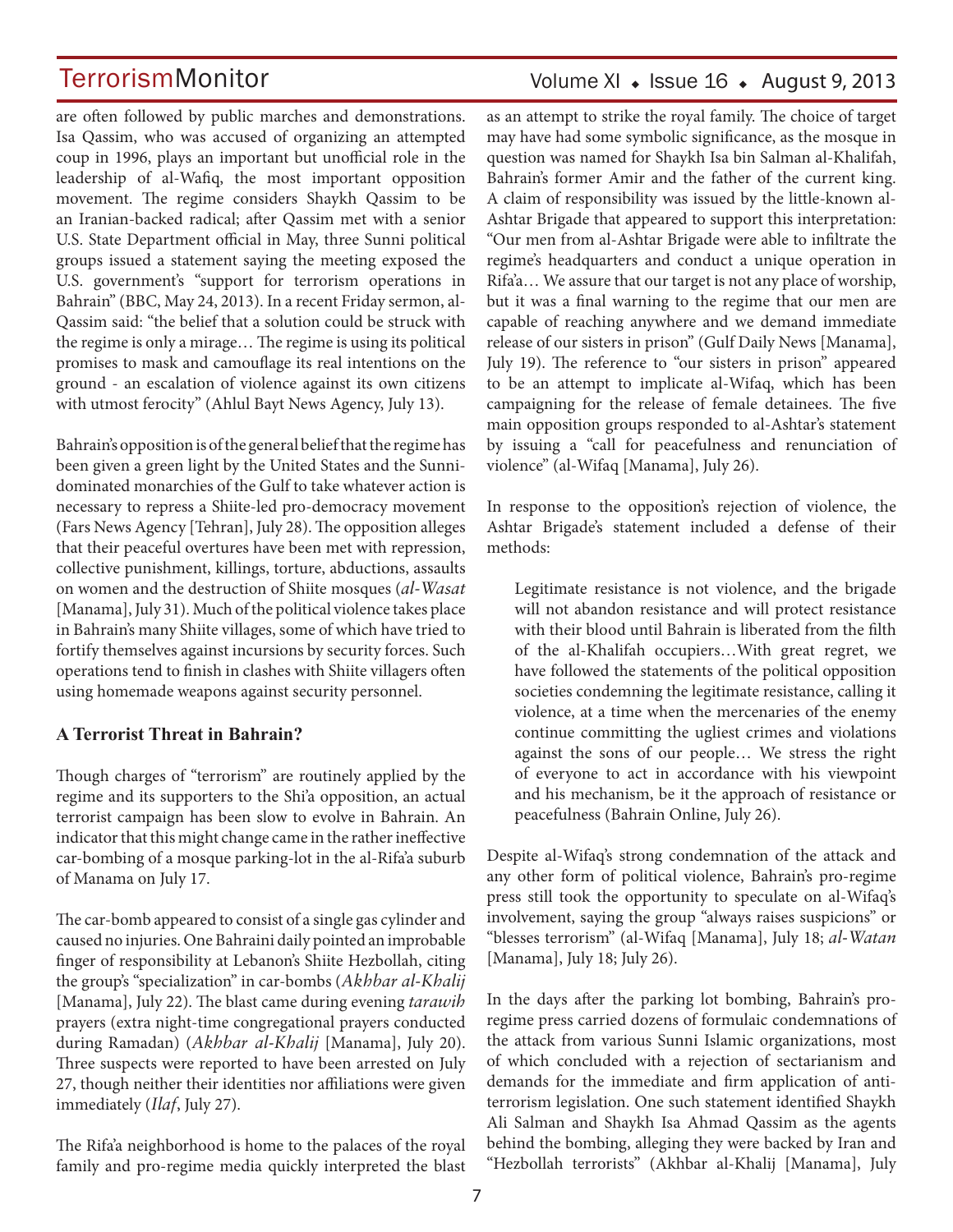20). Ali Salman condemned the bombing, but called for an investigation by a "neutral body," saying he "does not have to believe the official story" (al-Wifaq [Manama], August 4). Some quarters of the opposition have described the blast as a "fabricated" attack designed to defame and delegitimize the political opposition just as new and repressive legislation is introduced prior to the mid-August protests (Bahrain Mirror, July 19). The bombing was immediately followed by the Interior Ministry's prohibition of mass-protests scheduled for July 19, followed by a ban on an already rescheduled protest set for July 26 (*al-Wasat* [Manama], July 21).

Another car bomb exploded near a recreational area west of Manama on August 3, again without casualties. The method appeared similar to the al-Rifa'a bombing, with two gas cylinders used this time, though only one cylinder was successfully detonated.

### **The Pre-Protest Crackdown**

King Hamad bin Isa al-Khalifa issued new decrees on August 1 giving authorities wide powers to revoke citizenship for participation in terrorism and to interrupt the funding of groups suspected of supporting terrorist acts (Bahrain News Agency, August 1). Also approved was a bill banning gatherings and rallies in Manama, the Bahraini capital. Friday protests have become common in Manama as opposition supporters call for the release of political prisoners. A number of Sunni MPs have called for Bahraini citizenship to be withdrawn from anyone who "incites terrorism via religious channels or social networking sites" (*al-Watan*  [Manama], July 19]. Moderates in the opposition complain they are being forced into the same camp as the more radical opposition due to the regime's inflexibility.

Bahrain's security services have repeatedly demanded that local health professionals refuse medical treatment to injured protesters or sought their cooperation in identifying such patients, arresting those doctors and nurses who have displayed reluctance in these efforts. Now, according to a Twitter report from a Manama doctors' association, the emergency center of the Salmaniya Medical Complex has been put under the authority of the Ministry of the Interior two weeks before the expected protests, complete with security cameras to record those who might seek treatment for demonstration-related injuries (Bahrain Mirror, August 1).

In the crackdown that followed the February, 2011 protests, some 38 Shiite mosques and *hussainiya*-s (Shiite congregation halls) were destroyed. The government pledged to rebuild these structures, but so far only four mosques have been restored, while the government now looks to use the remaining land for other purposes (*as-Safir* [Beirut], July 23). Attacks on Shiite mosques have intensified lately both in the capital and in other urban centers, leading Shaykh Ali Salman to ask why officials have failed to address the trend: "Where are the directives to protect sacred places and take measures against perpetrators of such attacks?" (Bahrain Mirror, July 19; al-Alam [Tehran], July 25; *as-Safir* [Beirut], July 23).

### **The Role of Iran**

Iranian Supreme Leader Ayatollah Ali Khamenei sees the political turmoil in Bahrain as part of a larger plot pursued by "Western and Zionist spy agencies" to prevent Islamic unity by sparking dissension in the Muslim community. The Ayatollah has tried to defuse the sectarian aspect of the Bahraini protests, preferring to describe it publically as a natural and understandable preference for the equitable treatment of Bahrain's majority population: "In Bahrain, an oppressed majority, which has been deprived of the right of voting and other basic rights of a nation for long years, has risen to ask for its rights... Should this strife be seen as a Shiite-Sunni clash only because the oppressed majority is Shiite and the secular and tyrannical government pretends to be Sunni?" (Fars News Agency [Tehran], July 29).

Iran is especially opposed to the presence of the Gulf Cooperation Council's multi-nation Peninsular Shield Force and the regime's reliance on foreign recruitment (particularly from South Asia) for its security forces (for the Peninsular Shield Force, see Terrorism Monitor Brief, March 24, 2011). According to Iranian Deputy Foreign Minister for Arab and African Affairs Hossein Amir Abdollahian: "The continued presence of foreign law enforcement forces in Bahrain and (Manama's) noncompliance with effective national talks will undermine people's trust" (Fars News Agency, July 20).

King Hamad insists he is always ready for dialogue with the opposition while alluding to "foreign parties around us who have interest in instability [and] are politically encouraging violence, which certainly threatens Bahrain's stability… Terror will not be allowed to have a foothold in a country that is a leader in development and civilization" (*Ilaf*, July 27).

### **Conclusion**

The blast at al-Rifa'a did little to advance the cause of the political opposition in Bahrain; to the contrary, it has diverted attention from the policies of the Khalifah regime and helped authorities paint the opposition as terrorists, or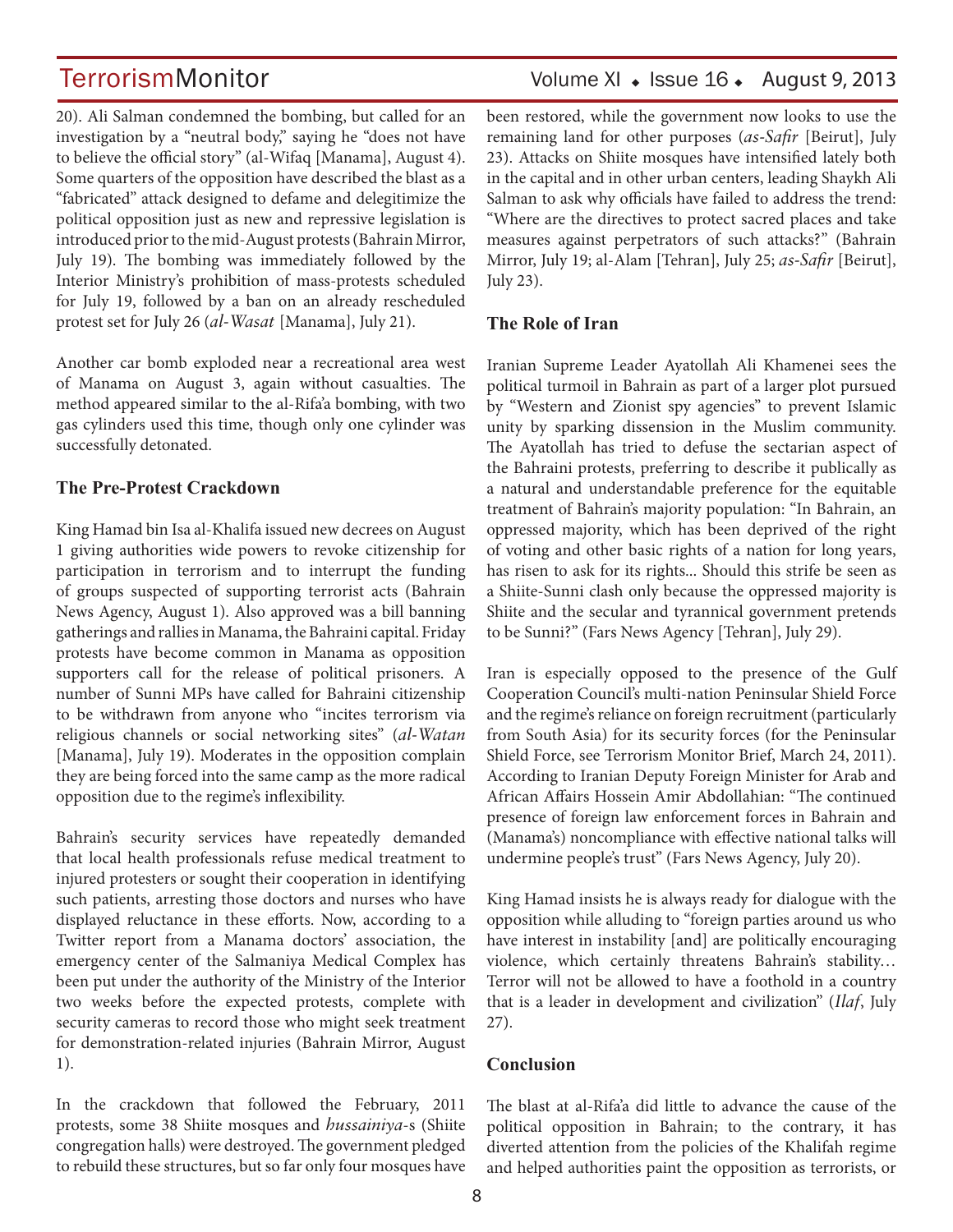potential terrorists at least. If the international community adopts this view (easily done at a time when Shiites in Lebanon, Syria and Iran are being defined as threats to Western interests and allies in the Middle East), the Khalifah regime will have a free hand in disposing of demonstrators who violate the new "anti-terrorism" laws by taking to the streets in mid-August. Though the planned protests are modeled on those of Egypt, there are significant differences in the two situations; in Bahrain the military is solidly on the side of the regime, foreign military forces are on hand to deal with threats that cannot be contained by Bahrain's security services, the opposition has only minimal international support and is publicly tainted by its alleged association with the Iranian regime.

Washington's pro-democracy rhetoric continues to clash with its strategic disinterest in promoting democracy at the risk of jeopardizing American interests in the Middle East, a situation that is complicated by the demands of Shiite pro-democracy activists in Bahrain for protection from the "international community" (i.e. the United States and United Nations) against the regime's "repeated human rights violations" (al-Wifaq [Manama], July 31). There is a perception amongst some Bahraini politicians that the U.S. ambassador and other foreign envoys are "meddling" in Bahrain's internal affairs (*al-Watan* [Manama], July 30).

Though the Manama Document claimed that the regime's "wrong practices of threatening people demanding reforms and democracy cannot succeed," there is every sign that the al-Khalifah family will try to ride out the protests scheduled for mid-August knowing they have the full support of their more powerful but similarly autocratic neighbors in the Gulf region. They are also well aware that American support for universal democracy will not overcome fears of a democratically elected Shi'a majority government that could come under Iranian influence in a small nation that provides a vital and highly strategic base for the U.S. Fifth Fleet. There is also a danger that the majority Shi'a population of Saudi Arabia's oil-producing Eastern Province might be inspired to follow the Bahrain example and produce further instability in the Gulf Region. However, the monarchy's hard line on political reform has essentially polarized the political debate in Bahrain, with secularists and moderates being pushed aside in a confrontation with increasingly sectarian tones. Canceling political protests indefinitely is not a sustainable approach to containing political unrest in Bahrain, where attempts to squash the opposition's mid-August demonstrations through draconian legislation and punitive enforcement could ironically lead to the type of political violence most feared by the Emirate's rulers.

### Volume XI  $\bullet$  Issue 16  $\bullet$  August 9, 2013

*Andrew McGregor is the Senior Editor of Global Terrorism Analysis and the Director of Aberfoyle International Security, a Toronto-based agency specializing in security issues related to the Islamic world.*

**Notes** 

1. Graham Fuller and Rend Rahim Francke, *The Arab Shi'a: The Forgotten Muslims*, New York, 1999, pp. 119-123. 2. Manama Document, Bahrain Justice and Development Movement, October 12, 2011, http://www.bahrainjdm. org/2011/10/13/manama-document-english/.

## **Royal Rivalry in the Levant: Saudi Arabia and Qatar Duel over Syria**

#### *Chris Zambelis*

The cycle of calamity plaguing Syria continues to intensify with no end in sight. Syria's predicament today is far removed from the initial outburst of mass dissent witnessed in March 2011 that saw the Ba'athist regime violently suppress demonstrations demanding political change and reform. This sequence of events paved the way for the incremental militarization of the uprising by defected members of the Syrian army and ordinary civilians. While the circumstances behind these early episodes of the rebellion remain relevant, the initial displays of violent resistance combined with the formation of various competing political opposition blocs inside Syria and abroad have since given way to a lethal and expansive insurgency increasingly influenced by hardline Islamist currents. The stream of foreign fighters that are filling the ranks of the insurgency has added another layer of complexity to the Syrian imbroglio. These facets of the rebellion are particularly salient when contemplated against the backdrop of the opposition's repeated demands for lethal arms and political recognition from foreign powers. In this context, understanding the role of foreign actors, especially the Persian Gulf monarchies led by Saudi Arabia and Qatar, in aiding and sustaining the various political and violent strands of the Syrian opposition, is essential to deciphering Syria.

Saudi Arabia and Qatar appear united in their opposition to the Ba'athist regime. This appearance of unity, however, masks a deeper rivalry for regional influence that is being played out in parallel with the broader, multi-dimensional proxy battle that has come to embody Syria's civil war. This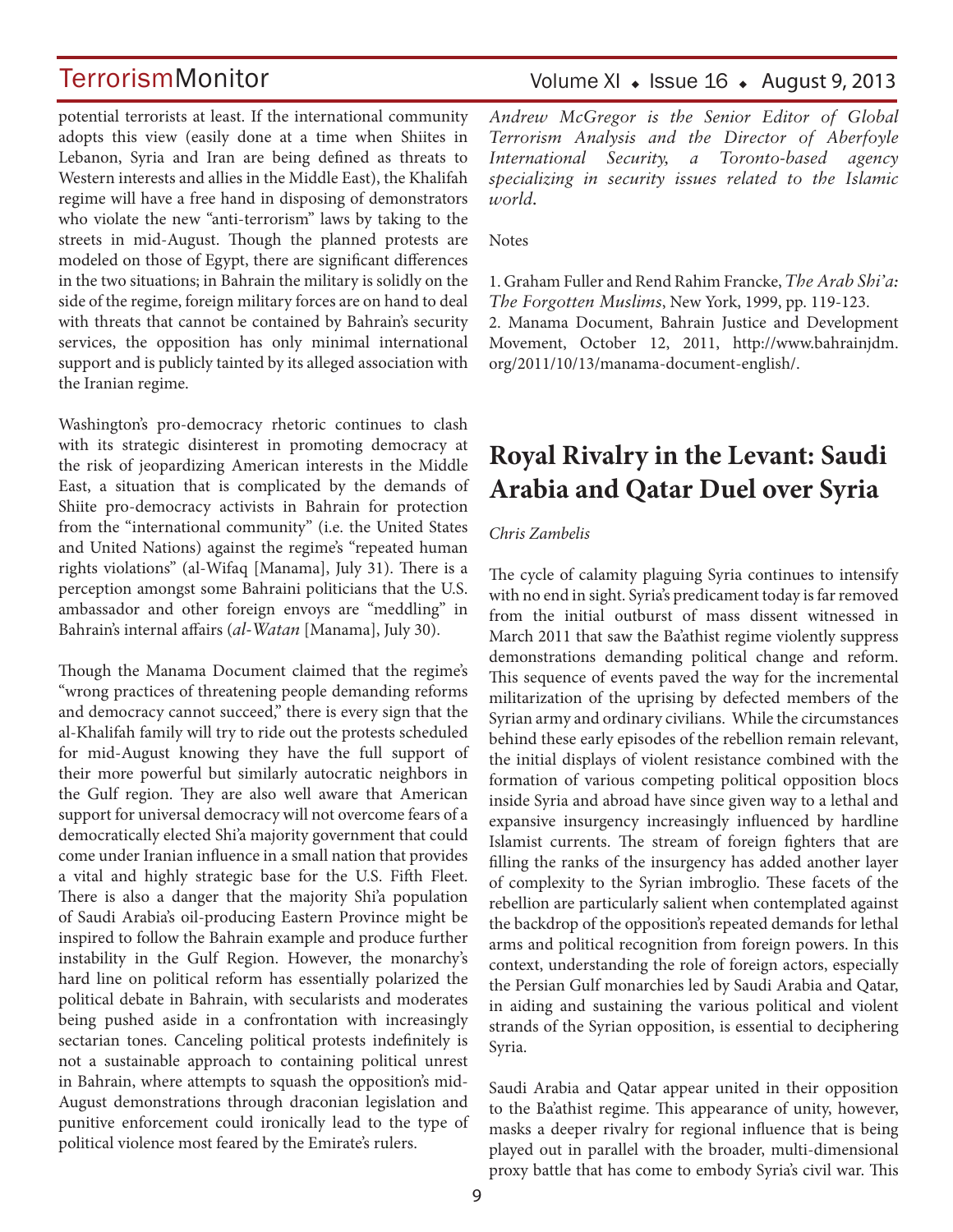shadow conflict is reflected in the agendas of the competing factions being backed by Saudi Arabia and Qatar (*al-Safir* [Beirut], March 21). The friction between Saudi Arabia and Qatar has been readily apparent as the Syrian National Council (SNC), National Council for Syrian Revolutionary and Opposition Forces (NCR), the National Coordination Committee for Democratic Change (NCC) and other movements vie for primacy within the Syrian opposition (*al-Hayat*, June 8). The existing overlap in terms of ideology between the disparate insurgent factions and growing indications of their tactical and operational collaboration on the battlefield does not offset the persistence of major rifts between these groups.

Widely viewed as the most active in its support for the Syrian opposition, Qatar has been accused of empowering many of the most ideologically extreme militant factions. This includes armed detachments affiliated with the Syrian Muslim Brotherhood and others associated with al-Qaeda, such as Jabhat al-Nusra (The Victory Front) (Financial Times [London], May 17). Ultraconservative Salafist factions such as Harakat Ahrar al-Sham al-Islamiya (Islamic Movement of the Free Men of the Levant) and the umbrella Syrian Islamic Front (SIF) under which it operates, are also known to be favored by Qatar. In contrast, Saudi Arabia is seen as enabling armed factions operating under the auspices of the Free Syrian Army (FSA) and its Supreme Military Council (SMC) as well as Islamist factions deemed to be lying outside of al-Qaeda's purview (*al-Safir*, July 19). Saudi Arabia also tends to favor the factions that make up the umbrella Syrian Islamic Liberation Front (SILF), which is seen as a comparatively more moderate than those that make up their SIF counterpart.

Officially, the U.S. reluctance to provide more extensive and lethal forms of military support to the Syrian opposition is being attributed to the prevailing influence of radical Islamist currents within the insurgency. Reports that Saudi Arabia, with U.S. encouragement, has effectively supplanted Qatar as the principal supporter of the Syrian rebellion add another layer of intrigue to an increasingly convoluted situation (*al-Safir*, July 19). The decision by former Qatari Amir Shaykh Hamad bin Khalifa al-Thani to abdicate his throne in favor of his son may also suggest that important changes are forthcoming in regards to Qatar's position toward Syria. The new Qatari Amir, Shaykh Tamim bin Hamad al-Thani, declared his opposition to the sectarianism and other divides that affect the Arab world (*al-Akhbar* [Beirut], June 28). This statement may reflect a coming shift in Qatar's stance on Syria to one that is more in line with Saudi Arabia's position. Yet the muddled and fluid nature of the Syrian uprising is not conducive to engineering an

## TerrorismMonitor Volume XI + Issue 16 + August 9, 2013

insurgency whose elements adhere to narrowly defined parameters. The role of independent financiers, charity organizations and sympathetic publics in Saudi Arabia and Qatar, among other places, is also vital to fueling the insurrection. The emergence of the Islamic State of Iraq and Syria (ISIS), a violent faction believed to be an offshoot of al-Qaeda's Iraqi affiliate the Islamic State of Iraq (ISI), has raised another set of anxieties. ISIS's July assassination of Muhammad Kamal al-Hamami, an FSA commander and member of the SMC in Latakia, is illustrative of the extent of the ideological divides within the insurgency (al-Arabiya [Abu Dhabi], July 12).

### **Geopolitical Backdrop**

Due to Syria's alliance with Iran and Hezbollah – a bloc known as the "Resistance Axis" – the uprising in Syria quickly assumed geopolitical overtones. The insurrection in Syria afforded the GCC a chance to undercut Iranian influence in the Middle East. In this regard, the resort to sectarian vitriol by the Sunni-led monarchies and affiliated clergy emphasizing the Shi'a pedigree of the Islamic Republic and the prominent Alawite face of the Ba'athist regime was calibrated to stir up religious tensions between Sunni and Shi'a believers. The provision of support for radical Islamist movements, especially ultraconservative Salafist groups, has been central to the foreign policy of Saudi Arabia and fellow Gulf Cooperation Council (GCC) members. Consequently, the positions of Saudi Arabia and Qatar are often portrayed interchangeably when it comes to their shared goal of toppling the Ba'athist regime. Their fellow GCC allies, particularly the Sunni-led monarchies representing the United Arab Emirates (UAE), Kuwait and Bahrain, as well as wealthy private donors, religious associations and ordinary individuals, have likewise provided extensive moral, financial and logistical support to the political and armed factions struggling against the Ba'athist regime (al-Monitor, July 2; *The National* [Abu Dhabi], February 3). Saudi Arabia in particular saw the uprising in Syria as an opportunity to undermine the Hezbollah-led March 8 coalition in Lebanon while strengthening the March 14 coalition headed by the Sunni-led Future Movement.

The fall of entrenched despots in countries such as Tunisia and Egypt, coupled with the groundswell of grassroots mobilization in Bahrain that would later prompt Saudi-led forces to intervene to prop up Manama under the auspices of the GCC's Peninsula Shield force, sent shockwaves throughout the Persian Gulf (al-Jazeera, July 2, 2011). The ongoing crackdown by UAE authorities against purported members of the al-Islah (Reform) movement, which is accused of engaging in subversive activities and receiving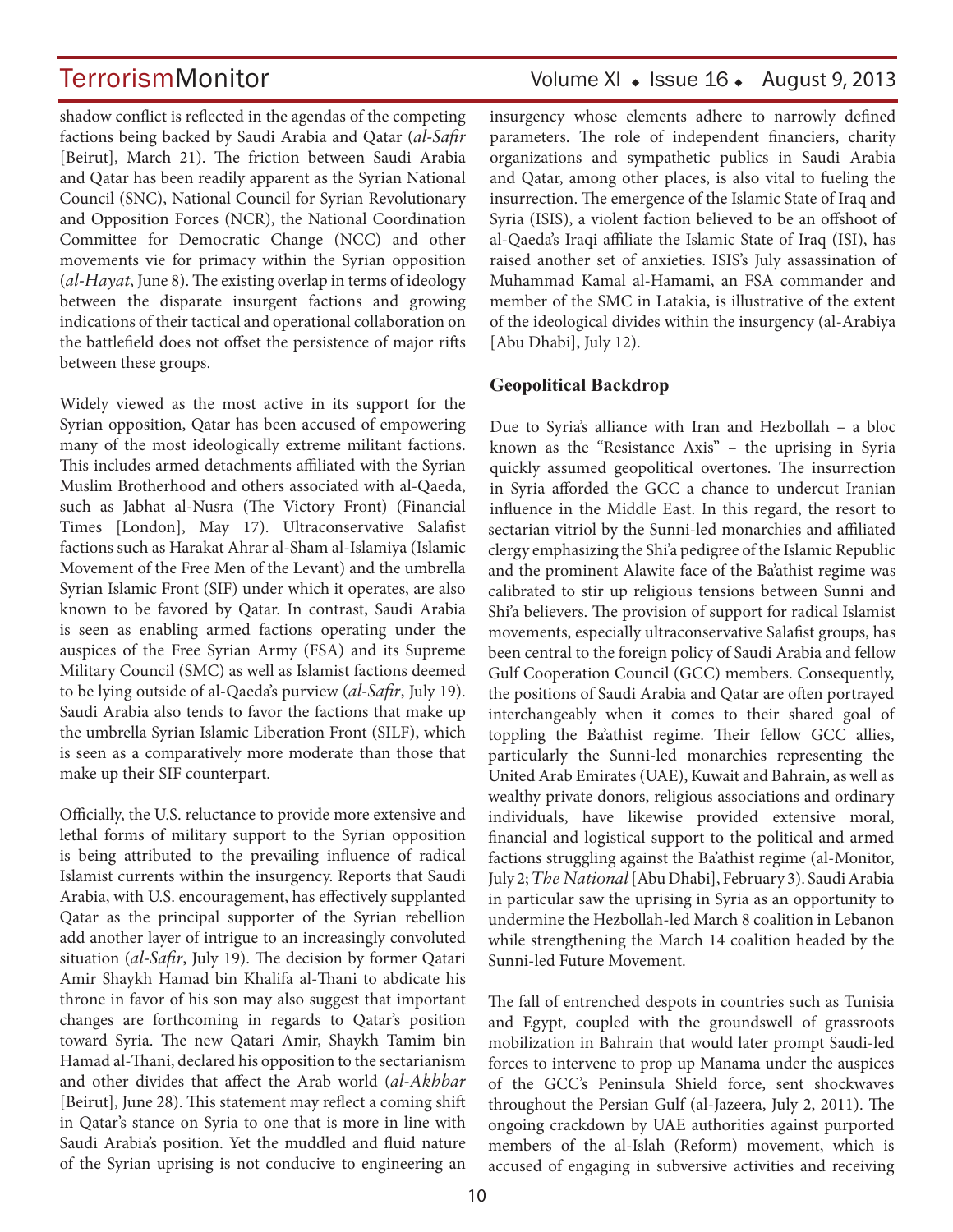support from the Muslim Brotherhood in Egypt, combined with intensifying exhibitions of dissent by opposition forces in Kuwait, continue to raise anxieties within the GCC (al-Jazeera, June 19; al-Jazeera, April 19). While not a member of the GCC, Jordan is also highly vulnerable to the developments emanating out of Syria. It has become apparent that the royal dynasties are no longer insulated from the political turbulence shaking the Arab world.

A close inspection of the respective approaches of Saudi Arabia and Qatar toward Syria reflect divergent strategies. While a number of the key protagonists closely involved in Syria, including Saudi Arabia, have formally cut ties with Damascus and are actively engaging with the opposition, Qatar, for example, has gone as far as to transfer Syria's embassy in Doha to the NCR (al-Jazeera, March 28). While Saudi Arabia has maintained an uncompromising diplomatic posture toward Damascus, the realization has started to set it in in Riyadh that the Ba'athist regime has proven far more resilient and capable than initially believed, while there is a consistent inability on the part of the political opposition and insurgents to assert and consolidate meaningful authority and some semblance of legitimacy (*The National*, May 15).

#### **Royal Rivalry**

The roots of the Saudi-Qatari rivalry run deep. In spite of their vast size discrepancy, Saudi Arabia and Qatar share many attributes. Both countries are parties to entrenched and multifaceted strategic relationships with the United States. Each also boasts tremendous energy wealth – Saudi Arabia is the world's largest exporter of crude oil while Qatar is the world's top exporter of Liquefied Natural Gas (LNG). Saudi Arabia and Qatar have also amassed huge reserves of international currency. Both operate monarchical systems of governance marked by varying degrees of authoritarianism and promulgate a common ideology derived from ultraconservative Wahhabist and Salafist philosophies. Yet the sum of these commonalities conceals a multitude of divergences on questions related to foreign policy. The disparate reactions by Saudi Arabia and Qatar to the wave of popular revolutionary upheaval that gripped the Arab world in late 2010 are exemplary cases in point. Fearing the potential of a grassroots revolt by its own people, Saudi Arabia viewed the calls for freedom, justice and democracy by Arab and Muslim publics with great trepidation. Saudi Arabia's fears about the changing geopolitical landscape in the Middle East were compounded when the United States appeared to assent to the fall of Tunisian president Zine al-Abidine Ben Ali and Egyptian president Hosni Mubarak. In contrast, Qatar viewed the wave of uprisings as a chance to enhance its regional posture and expand its influence globally.

Despite its diminutive stature, Qatar has employed an ambitious and aggressive foreign policy that has allowed it to wield tremendous regional and international influence that far transcends its tiny geography and population. Qatar has effectively leveraged its wealth through institutions such as its network of Sovereign Wealth Funds (SWFs). It has also relied on instruments of soft power, including the al-Jazeera satellite television network, which is owned and operated by the Qatari royal family, to throw its weight behind the political opposition movements that have upended the status quo. Despite Qatar's stance on the crisis in Syria today, it was not too long ago that Doha enjoyed a relatively amicable relationship with Syria, Iran and Hezbollah while serving as a mediator between regional and international rivals. Qatar, in essence, has excelled at engaging numerous and contradictory actors, including the United States; Qatar serves as host to a forward headquarters of the U.S. Central Command (CENTCOM).

Qatar also has a history of challenging Saudi Arabia. At one time, al-Jazeera provided members of the Saudi political opposition operating in exile with a forum to address Arab audiences (al-Jazeera, November 12, 2003). Qatar has also sought to circumvent Saudi Arabia's preeminent position in the energy sector by proposing the development of a network of natural gas pipelines that would transport Qatari natural gas to Turkey and Europe (Today's Zaman, January 11, 2011; *The National*, August 26, 2009). Many of the most economically feasible proposals involving pipelines originating from Qatar would involve traversing Saudi territory. This gives Saudi Arabia tremendous leverage over Qatar. The fact that Qatar shares the South Pars natural gas field – the world's largest – with Iran is another point of concern for Saudi Arabia. Qatar's interest in enhancing its ability to expand its natural gas footprint is often mentioned as a motivating factor in its strategy toward Syria. However, it was Qatar's support for the numerous Muslim Brotherhoodaffiliated associations and political parties in countries such as Tunisia, Egypt, Libya and eventually Syria, that drew the ire of Saudi Arabia (*Daily Star* [Beirut], July 13). Qatar's strategy also coincided with Turkey's approach to the region. The electoral victory of now-ousted Egyptian President Muhammad Mursi's Freedom and Justice Party (FJP) helped midwife what came to be viewed as an axis between Qatar, Turkey and Egypt (*al-Safir*, July 22; Today's Zaman [Istanbul], July 16).

Saudi Arabia's fears of the Muslim Brotherhood are manifold. At one point, Saudi Arabia provided refuge for persecuted members of the Muslim Brotherhood who were